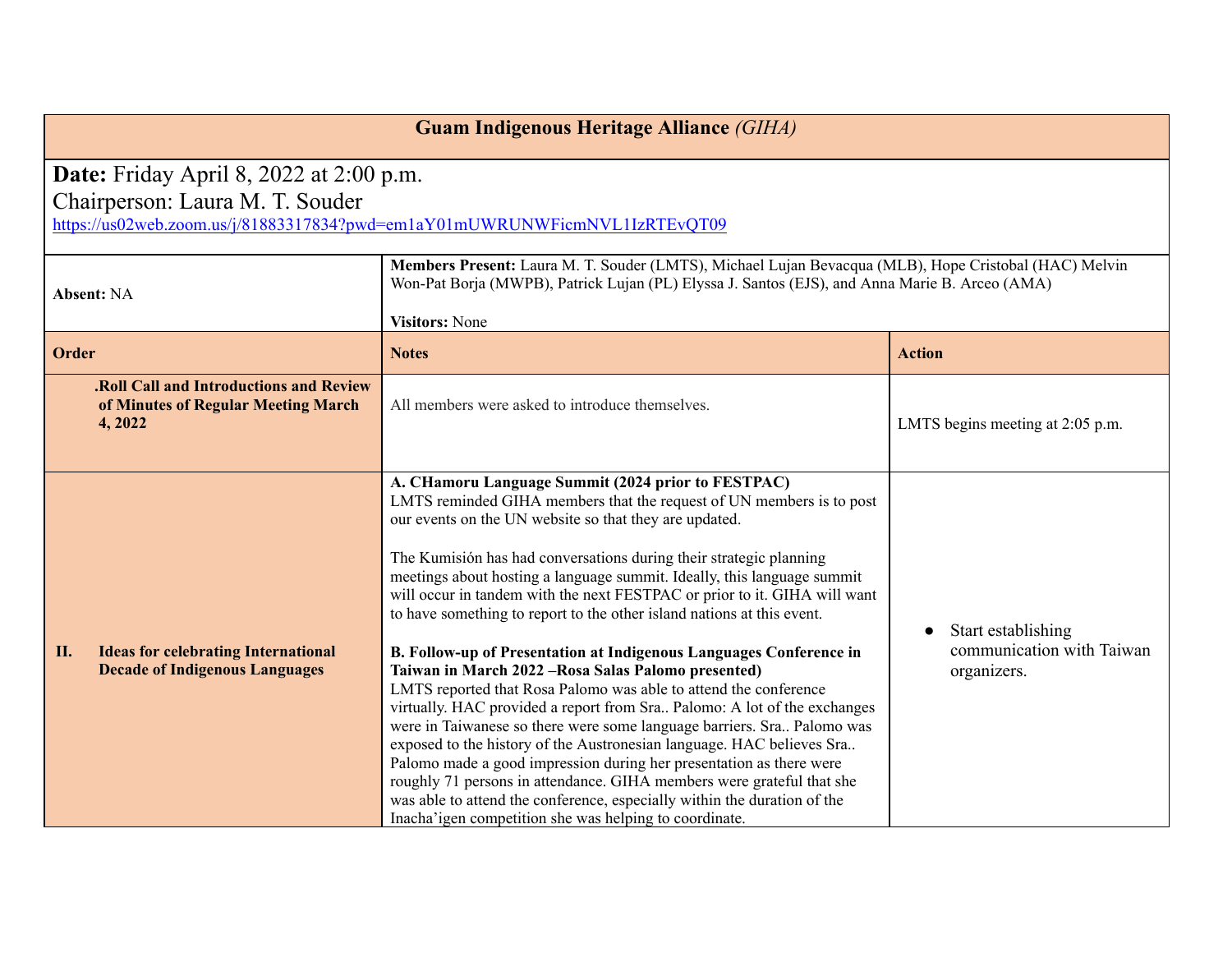|      |                                                                                                                                                       | HAC noted that the Taiwanese party is already beginning to plan the next<br>conference. The forum in Taiwan is highly funded and supported by the<br>Taiwanese government so they are extremely well endowed. Considering<br>that we are establishing good relations with Taiwan, LMTS suggested that<br>we look to them as a funding source for our language conference and that<br>we should get into their consciousness the possibility of inviting the<br>conference to Guam. The next conference theme is "indigenous language"<br>revitalization." LMTS requested that whoever gets the next invite should<br>share it with the collective so we can discuss how we can leverage the<br>opportunity. |                                                                                                                                             |
|------|-------------------------------------------------------------------------------------------------------------------------------------------------------|-------------------------------------------------------------------------------------------------------------------------------------------------------------------------------------------------------------------------------------------------------------------------------------------------------------------------------------------------------------------------------------------------------------------------------------------------------------------------------------------------------------------------------------------------------------------------------------------------------------------------------------------------------------------------------------------------------------|---------------------------------------------------------------------------------------------------------------------------------------------|
|      |                                                                                                                                                       | HAC stated that Taiwan is very protocol-oriented. She added that the<br>Austronesian forum has an office in Palau. The booklet she provided lists<br>all of the contact information for the office.                                                                                                                                                                                                                                                                                                                                                                                                                                                                                                         |                                                                                                                                             |
| III. | <b>Community Outreach, need to schedule</b><br>next Networking Session: June 3, 2022;<br>we can have networking session in lieu<br>of regular meeting | LMTS suggested that we frame the outreach event as a networking meeting.<br>It was suggested that we host the event in the morning on June 3rd from<br>9am-12pm. We can ask the organizations to make presentations to us about<br>their activities as GHA alliance members provided presentations at the last<br>networking event.                                                                                                                                                                                                                                                                                                                                                                         | Elyssa draft invitation for<br>approval at next meeting and<br>develop program lineup based<br>on responses.                                |
| IV.  | <b>Request from Barnard Punzalan for</b><br><b>GIHA</b> to co-sponsor Genealogy<br><b>Workshop this summer</b>                                        | LMTs noted that Bernard Punzalan has been a diligent collector of<br>information on CHamoru genealogies. The Kumisión has a genealogy<br>component in its strategic plan, but LMTS hopes that the agency can<br>partner with Punzalan for the genealogy workshop he plans to host in Guam<br>in the fall. The Kumisión has identified funds - roughly \$4,000 - to assist<br>with genealogy projects such as this. LMTS mentioned that it would be a<br>good idea for GIHA to give its support and asked if members wanted to<br>formally commit to this event. Members agreed. LMTS will let Punzalan<br>know that GIHA will co-sponsor.                                                                   | Get Dr. Underwood on board to<br>present on genealogies of place.<br>Review Kumisión budget and<br>earmark funds for genealogy<br>workshop. |
|      |                                                                                                                                                       | LMTS stated that she and Punzalan would be the primary facilitators. The<br>event will instruct guests on how to gather information about family<br>genealogies. The goal is to capture different trends in genealogy. GIHA can<br>ask for families to submit genealogies. Should there be a publication, we<br>can look into the costs and identify other potential funders for this element.<br>PL added that Historic Preservation Trust may also be able to fund some<br>aspect of the event.                                                                                                                                                                                                           |                                                                                                                                             |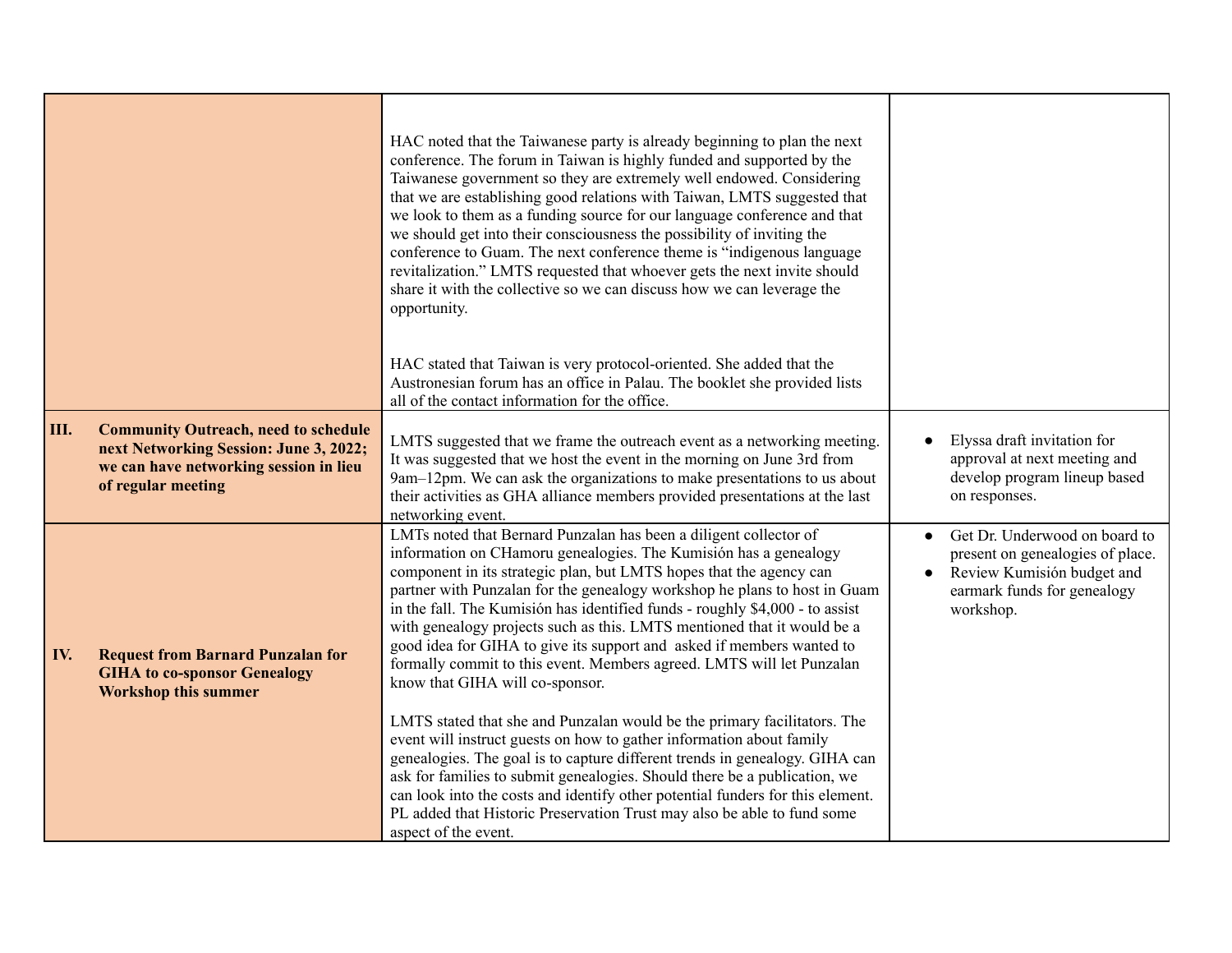|                                                   | Proposals were made as to when the event should take place: GIHA<br>members are looking at the upcoming fall season or late in the summer. The<br>event can be hosted in one of the Guam Museum spaces and GIHA can also<br>broaden the program to include genealogies of place. Bernard already has a<br>list of presenters that were asked to participate. We can add to list . LMTS<br>stated that this is another reason why a CNMI presence is necessary - we<br>share families, Hope identified Herman and Manny as two potential names<br>from CNMI                                                                                                                                                                                                                                                                                                                                                                                                                                                                                                                                                                                                                                                                                                                                                                                                                                                                                                                                                                                                                                                                                                                                                                                                                                                                                                        |  |
|---------------------------------------------------|-------------------------------------------------------------------------------------------------------------------------------------------------------------------------------------------------------------------------------------------------------------------------------------------------------------------------------------------------------------------------------------------------------------------------------------------------------------------------------------------------------------------------------------------------------------------------------------------------------------------------------------------------------------------------------------------------------------------------------------------------------------------------------------------------------------------------------------------------------------------------------------------------------------------------------------------------------------------------------------------------------------------------------------------------------------------------------------------------------------------------------------------------------------------------------------------------------------------------------------------------------------------------------------------------------------------------------------------------------------------------------------------------------------------------------------------------------------------------------------------------------------------------------------------------------------------------------------------------------------------------------------------------------------------------------------------------------------------------------------------------------------------------------------------------------------------------------------------------------------------|--|
| <b>Updates on Ongoing Issues of Concern</b><br>V. | A. Reorganization of Historic Preservation, status of new proposed<br>legislation - PL<br>PL reported that not much has changed since the last time he reported. He is<br>in the waiting period with the Governor's legal team. He will share<br>feedback with GIHA and the AG's office for their legal review once<br>received. He hopes to solidify the executive and stakeholder view by the<br>time it goes through legislative review so it can be a smoother process.<br>Attached to this draft would be the request PL made on the strategic plan.<br>He stated, "In parallel, we're also running the process of updating their<br>historic preservation comprehensive plan, which is behind schedule due to<br>covid. SHPO sent out a survey to the group in hopes of getting feedback<br>and is collaborating, from a planning perspective, with GPT." SHPO has<br>their own strategic plan and GPT will have their comprehensive plan. They<br>are sharing resources and getting public input. Hopefully, it will be<br>completed by the end of the year.<br>LMTs participated in a portion of that planning event a few Saturdays ago.<br>She stated that GPT was excited about helping with historical signage for<br>the Naftan and burial sites, and to be able to do a very honorable job at<br>indicating some of the important information that needs to be included in<br>the signage. Hopefully, GPT will underwrite the cost of the signage.<br><b>B. Naftan Update/Other Burials -PL/MWB</b><br>PL reported that there has not been much movement since he returned to<br>Guam. Senator San Agustin, who drafted the initial bill to fund the Naftan,<br>has yet to reply to him.<br>PL reported that there are two projects that require reburials. A new burial<br>is located at the Ilig Bridge project site - a Federal Highways project |  |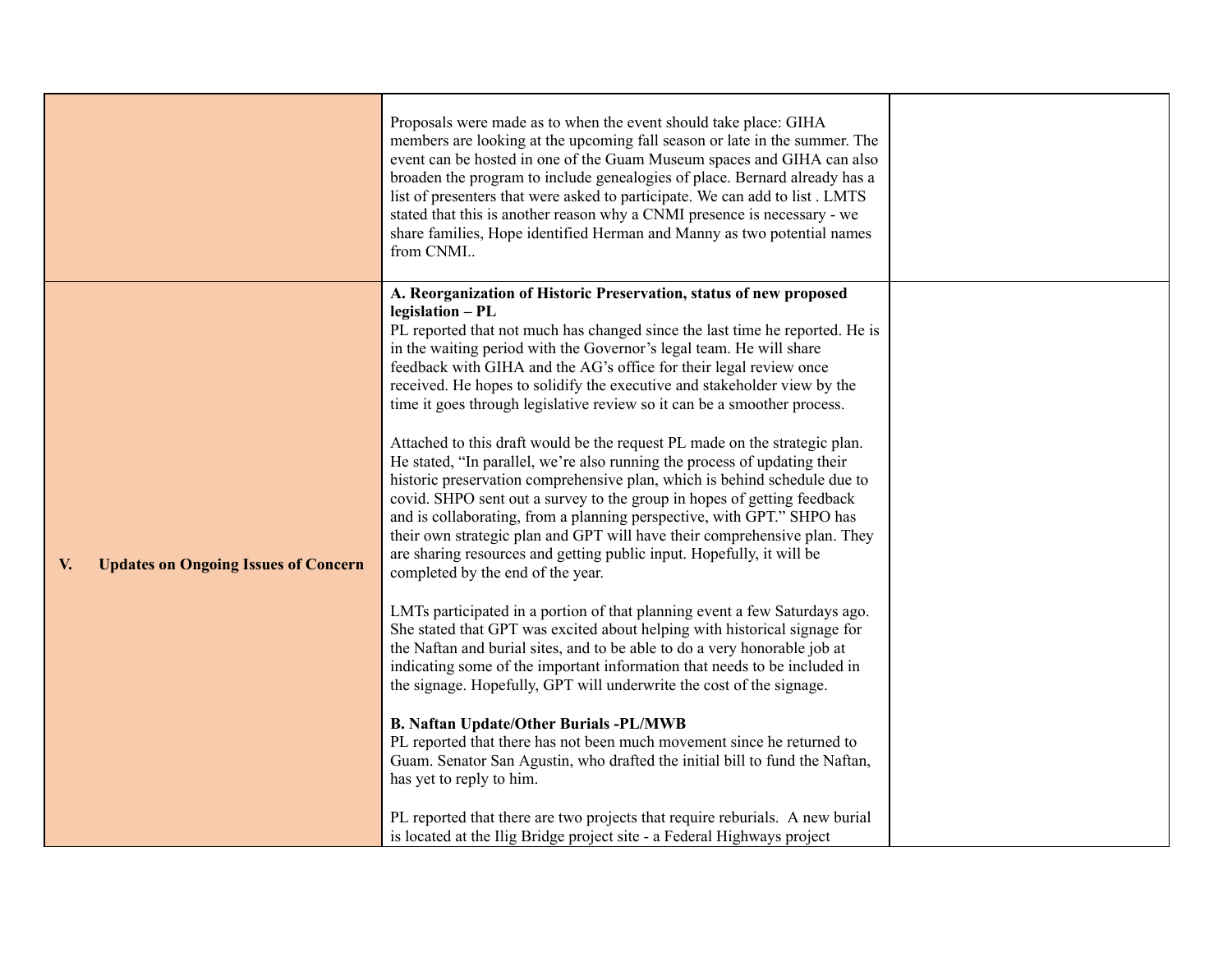| established years ago. There are about 54 human remains that still need to<br>be reburied but the museum is holding them at the moment. This project<br>falls under Federal Highways and DPW. They have the funding to proceed<br>with completion of the project.                                                                                                                                                                                                                                                                               |                                                     |
|-------------------------------------------------------------------------------------------------------------------------------------------------------------------------------------------------------------------------------------------------------------------------------------------------------------------------------------------------------------------------------------------------------------------------------------------------------------------------------------------------------------------------------------------------|-----------------------------------------------------|
| PL stated that Joe Garrido did a lot of leg work on this project. The<br>verbiage will be coming through in the next 35 days to get accurate<br>interpretation. All of the designs of the reburial monument and plans should<br>be ready for thorough review by the summer.                                                                                                                                                                                                                                                                     |                                                     |
| In line with this, the same entities are responsible for the Hågatña bridge<br>reburial. They are considering options as to where the remains can<br>appropriately be re-interred. Earlier in the planning process, Federal<br>Highways identified funding to proceed with this project as well.                                                                                                                                                                                                                                                |                                                     |
| <b>C. Cultural Repository - MWPB</b><br>MWPB reported that furniture is on its way. There was a hold up due to the<br>Canadian border incident. There will be a potential ribbon cutting in June or<br>July. DCA will be meeting with George Bamba and Vera Topasna to get<br>another update.                                                                                                                                                                                                                                                   |                                                     |
| DCA team got approved for facility training. Their goal is to trim the list<br>down to bare bones facility staff. They need to get the admin unit in there to<br>identify potential contracts they are going to take over. The Governor has<br>requested DLM to parcel out the property so that the remaining portion of<br>the land behind the building will be separated out to be given to UOG. The<br>land was transferred to UOG, but this wasn't fully executed. The Governor<br>requested that the land GCR sits on remain with GovGuam. |                                                     |
| LMTS asked if GIHA can have a preliminary walk through. MWPB stated<br>that DCA will coordinate with the GIHA team to do a private walk through<br>of the facility.                                                                                                                                                                                                                                                                                                                                                                             | MWPB will arrange for<br>GIHA members to have tour. |
| DCA is trying to get grant funding transferred officially from DOI and<br>given to the Governor's Office. This should be done hopefully within a<br>week's time. Once this is completed, DCA will have access to the budget.                                                                                                                                                                                                                                                                                                                    |                                                     |
| DCA and SHPO are in communication with regards to the Ilig burial site<br>and how to approach it. "Nothing that prevents us right now from<br>maintaining possession of burial goods through the museum, but this will                                                                                                                                                                                                                                                                                                                          |                                                     |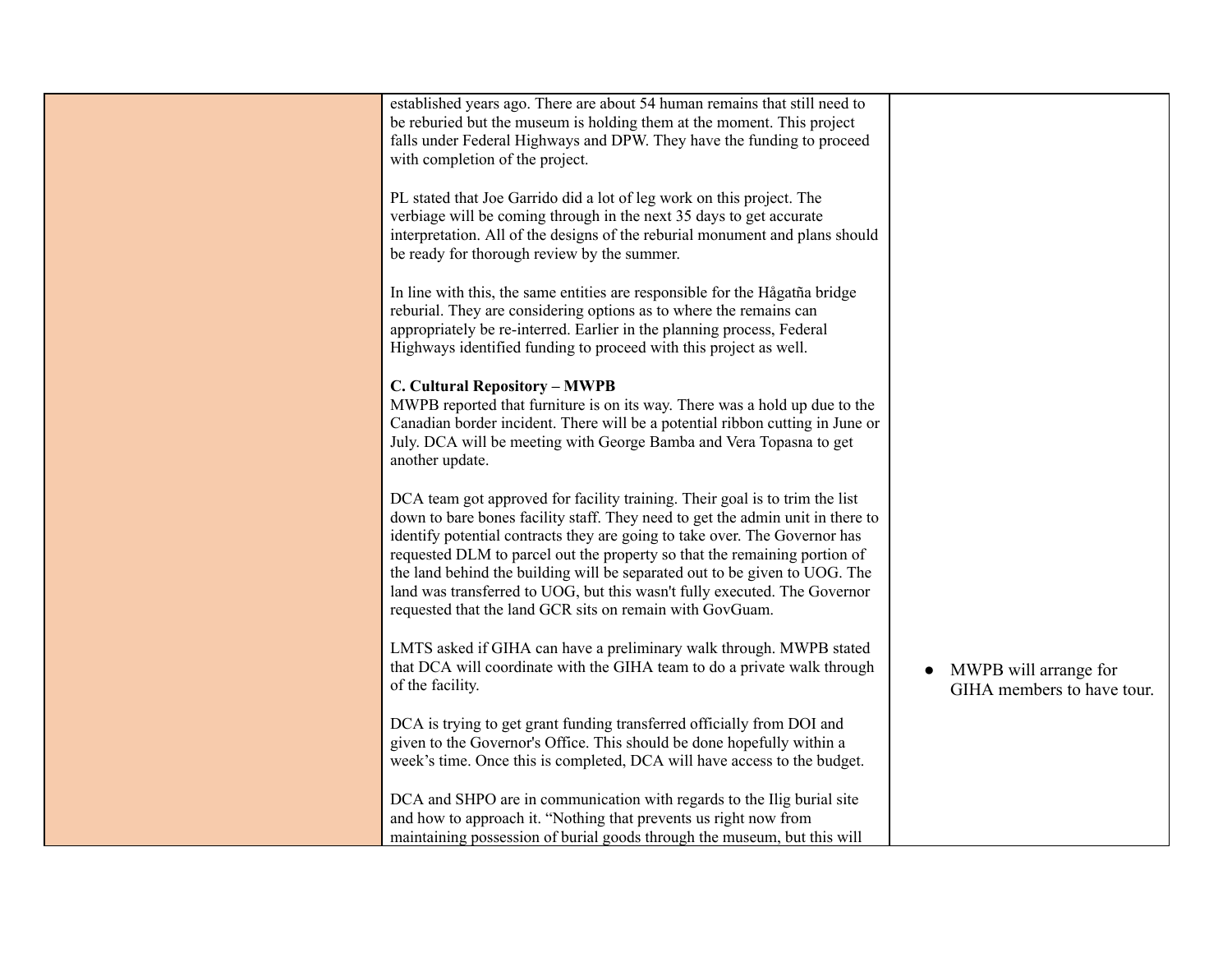| end up becoming a major discussion and must incorporate a lot more<br>perspectives," reported MWPB. The DCA and SHPO teams are going                   |  |
|--------------------------------------------------------------------------------------------------------------------------------------------------------|--|
| through the Ilig collection. This is going to have some kind of impact on the                                                                          |  |
| Naftan. It is a question about what to do with human remains outside of the<br>legal threshold, but that have no responsible party left on Guam doing  |  |
| business. "This is something we need to start thinking about because as we                                                                             |  |
| get closer to the construction of the Naftan, this decision will essentially                                                                           |  |
| impact every discovery of human remains moving forward," stated MWPB.                                                                                  |  |
|                                                                                                                                                        |  |
| LMTS stated that we cannot leave those burials unattended. "It is a can of                                                                             |  |
| worms. We are beholden moving forward but we have a specific                                                                                           |  |
| responsibility to those remains. Are there any remedies? We need to make a                                                                             |  |
| recommendation that prevents any future organization from using it as a                                                                                |  |
| loophole. Let's explore that," she stated. MWPB reassured GIHA that there<br>are no human remains covered under the moratorium. PL confirmed that      |  |
| SHPO is addressing this too. LMTS added consideration of a sunset clause.                                                                              |  |
| MWPB responded that we take these remains from these digs. He didn't                                                                                   |  |
| have a recommendation but made it clear that we have to be smart about the                                                                             |  |
| approach we take. "We can't make this decision in a silo," he stated.                                                                                  |  |
|                                                                                                                                                        |  |
| D. Kumisión's Relocation efforts and change of legal status to Public                                                                                  |  |
| <b>Non-Profit Corporation - AMA</b>                                                                                                                    |  |
| The Kumisión continues to follow up on their request to change of their                                                                                |  |
| status. They would like to have the ability to receive funds from non-govt<br>sources and are asking to become an authority similar to DCA so they can |  |
| expand. "Right now, as a line agency, we are having to spin a lot of wheels                                                                            |  |
| here. Legal status of public nonprofit designation - as GCA and GPT -                                                                                  |  |
| would be beneficial. We are hope this can be approved soon," stated LMTS.                                                                              |  |
|                                                                                                                                                        |  |
|                                                                                                                                                        |  |
| E. New Sites for Registry of Historic Places - HP asking that Kumision                                                                                 |  |
| provide guidance on place names                                                                                                                        |  |
| PL mentioned that SHPO is doing a physical inventory, getting updated<br>data and seeing what initial data is missing with regards to historic places. |  |
| They hope to work with the Kumisión in identifying the proper place names                                                                              |  |
| for sites over a span of one year. Requests would be made periodically for                                                                             |  |
| Kumisión review.                                                                                                                                       |  |
|                                                                                                                                                        |  |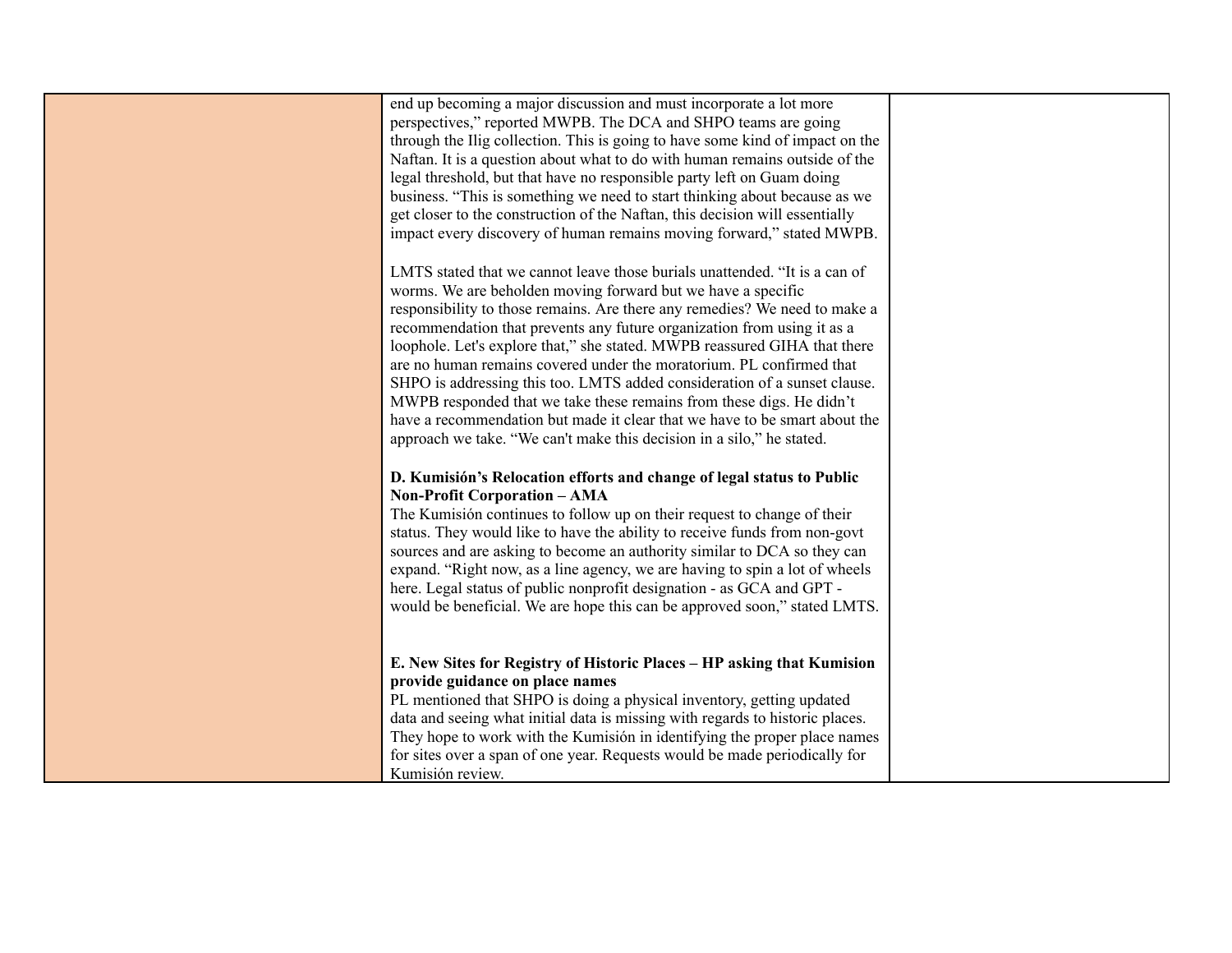|                     | A. Hope requesting for letter from GIHA, victims of radiation<br>survivors – letter to network requesting for support<br>HAC reported that Mr. Bob Celestial was supposed to attend the GIHA<br>meeting. She reported on his behalf: Several US senators are racing to<br>extend a July sunsetting of the Radiation Exposure Compensation Act - a<br>bill that would include Guam as it works its way through Congress. LMTS<br>suggested that Mr. Celestial be invited to share updates on the bill at the<br>next networking event.                                                                                                                                                                                                                                                                                                                                                          |  |
|---------------------|------------------------------------------------------------------------------------------------------------------------------------------------------------------------------------------------------------------------------------------------------------------------------------------------------------------------------------------------------------------------------------------------------------------------------------------------------------------------------------------------------------------------------------------------------------------------------------------------------------------------------------------------------------------------------------------------------------------------------------------------------------------------------------------------------------------------------------------------------------------------------------------------|--|
| <b>New Business</b> | EJS gave an introduction on the NHPIMI Weaving Collections of Care<br>training program. Guam students of the program include Elyssa Santos, Dr.<br>Miget Bevacqua, and Nicole DeLisle. Nicole initiated conversations with<br>program coordinators about access to the Hornbostel collection at the<br>Bishop Museum in Hawaii. Nicole and Elyssa discussed the possibility of<br>viewing the collection during the in-person training session in July. Staff of<br>the Bishop Museum stated that they would share lists of the CHamoru<br>items in their collections. Elyssa and Nicole discussed the inevitability of<br>repatriation discussions. They discussed the need to include GIHA<br>members in the discussion and the need to seek council with CHamoru<br>mañaina.                                                                                                                |  |
|                     | MWPB added that COSAS should be included in these conversations as the<br>advisory board for the Guam Museum. DCA is actively working on<br>accreditation for the repository which will be open this year. He added, "We<br>will want to be strategic in the way we approach the discussion. We would<br>prefer repatriation over a permanent loan. When Adrian Cruz went out to<br>the Biba CHamoru exhibit, he had a conversation with the museum<br>leadership. He told them that the GCR would come on board, and they used<br>the language of "repatriation". They are a part of Icon, which is the<br>European AMA. Their major consideration is the state of our facilities and<br>our capacity for proper care and preservation." MWPB also mentioned that<br>Andrew Gumataotao had learned about items in German collections and<br>initiated conversations about repatriation there. |  |
|                     | MWPB also brought up the issue of war claims, stating, "We are backing<br>war claims where the federal government fell short. War claims were paid<br>out to Japan and Japan is missing in the war claims conversations on Guam.<br>Through museum activity, preservation, and curation, we hope to build<br>friendly relationships."                                                                                                                                                                                                                                                                                                                                                                                                                                                                                                                                                          |  |